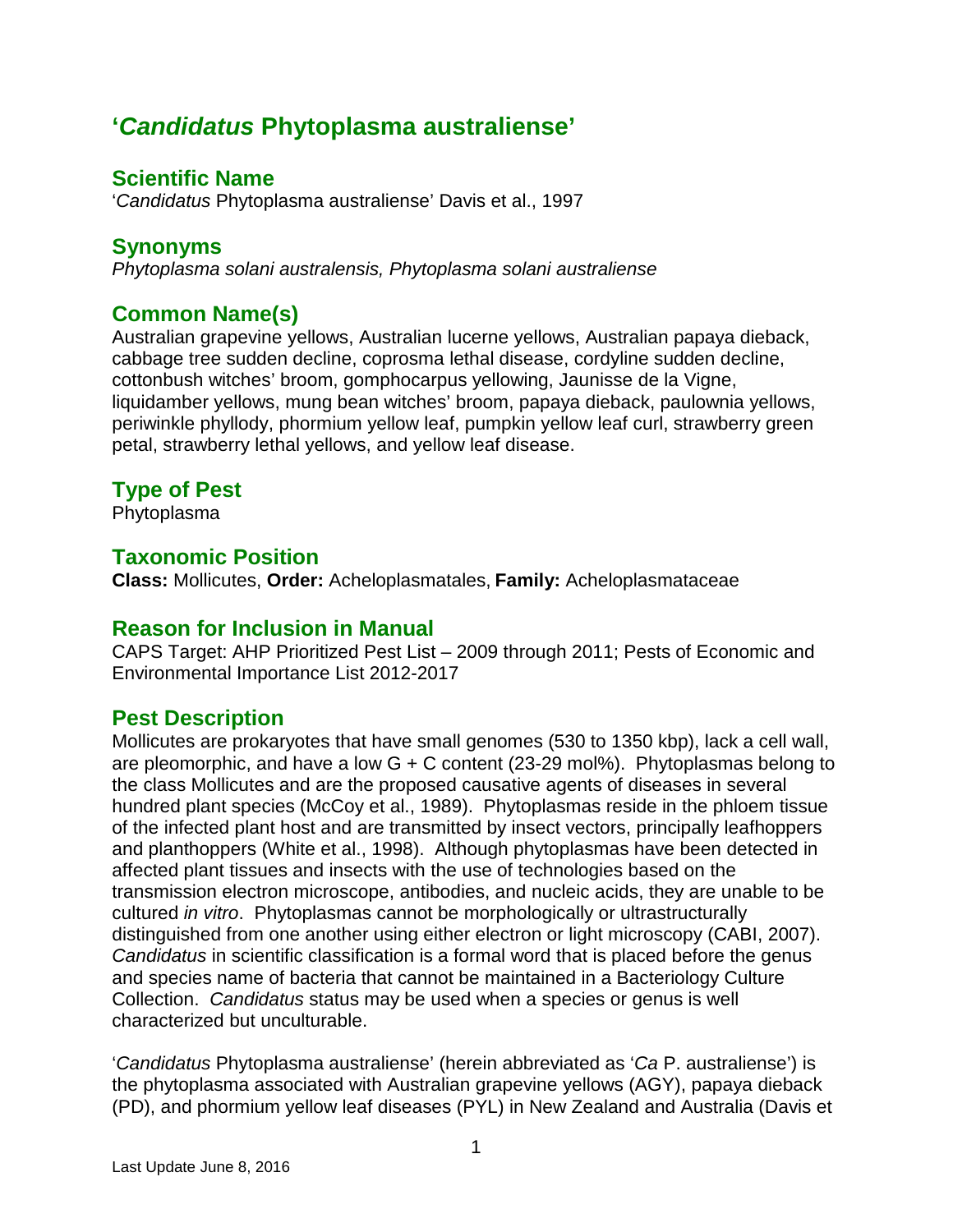al., 1997). Molecular studies have shown that the phytoplasmas associated with AGY, PD, and PYL belong to the same species (Liefting et al., 1998). This phytoplasma is distinct from German grapevine yellows and stolbur. PYL is a lethal disease of New Zealand flax (*Phormium tenax*) and mountain flax (*P. cookianum*), which is only present in New Zealand (first found in 1908). It is transmitted by a planthopper, *Zeoliarus* (*Oliarus*) *atkinsoni*. PD can be a devastating disease in Queensland, Australia (first found in 1922). Australian grapevine yellows was first reported in Australia in 1975. No vectors have been identified for the latter two diseases.

Taxonomists classify phytoplasmas by directly comparing their 16S ribosomal ribonucleic acid (rRNA) sequences plus the 16S-23S rRNA intergenic spacer region (White et al., 1998). They group isolates that are > 97.5% in the same *Candidatus* species, unless significant biological or genetic properties suggest that they should be classified separately (Andersen et al., 2006). Andersen et al. (2006) reveal three distinct subgroups within '*Ca.* P. australiense' by sequencing the *tuf* gene, which encodes the elongation factor Tu.



**Figure 1.** Symptoms associated with '*Candidatus* Phytoplasma australiense' in grape. Mild, irregular chlorosis, leaves with backward curling, overlapping of leaves, tip death (left); necrosis (center); chlorosis along the veins (right). Photos courtesy of Fiona Constable (CABI, 2007).

#### **Biology and Ecology**

The biology of '*Ca.* P. australiense' is not completely understood. Like other phytoplasmas, it is an obligate intercellular parasite that occurs in the phloem sieve tubes of infected plants and the salivary glands of insect vectors (CABI, 2007). '*Ca.* P. australiense' cells, like other phytoplasmas, are surrounded by a single-unit membrane, lack a rigid cell wall, and are pleomorphic in shape. When observed by transmission electron microscopy, they appear as rounded to filamentous, pleomorphic bodies with a mean diameter of 200 to 800 nm (IRPCM, 2004). They are sensitive to antibiotics of the tetracycline group but not to penicillin.

The cixiic planthopper, *Zeoliarus* (*Oliarus) atkinsoni* and *Zeoliarus oppositus*, which occur in New Zealand, are the only known vectors of '*Ca.* P. australiense'. *Z. atkinsoni*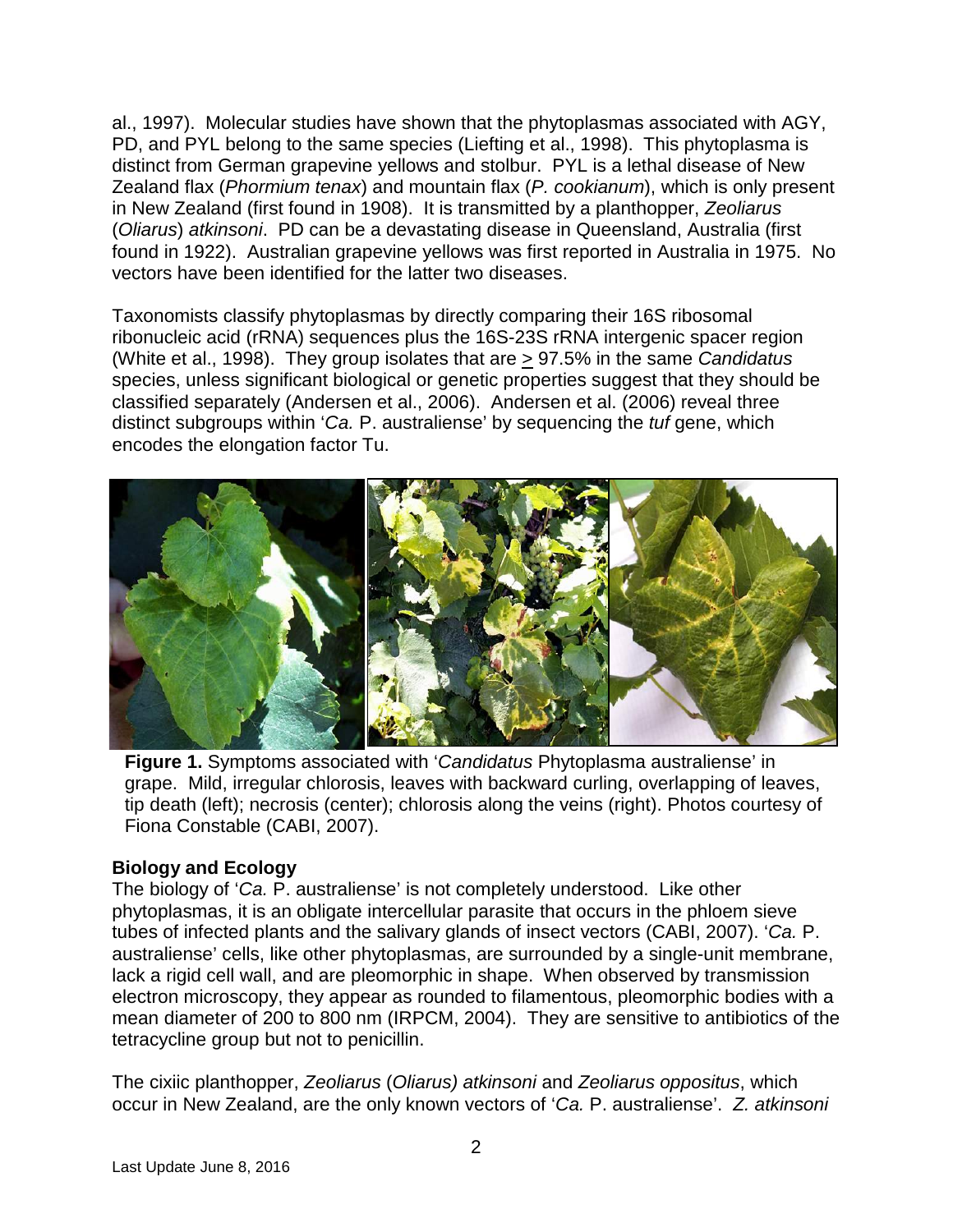has only been demonstrated to transmit the phytoplasma from *Phormium* plant to *Phormium* plant (Phormium yellows); while *Z. oppositus* is polyphagous and has been reported on many different plants (Cumber, 1953; Liefting et al., 1997; Beever et al., 2008). To date the insect vector responsible for the spread of '*Ca.* P. australiense' in Australia is not known.

### **Symptoms/Signs**

Grape: Symptoms include yellow (chlorotic) and downward curled leaves that fall prematurely; reddening may be seen in red varieties (Fig. 1, 2). The chlorotic patches on affected leaves may become necrotic. Leaves of affected shoots can overlap one another. Shoots are stunted and unlignified. Abortion of flowering bunches early in the season has been observed (Constable et al., 2004). Any time from flowering, bunches may shrivel and fall (Magarey and Wachtel, 1986; CABI, 2007). Stems of affected shoots often take on a bluish hue (Constable et al., 2004). Only a few shoots on grapevine are usually affected, and inflorescence and fruit are generally only affected on symptomatic shoots. Later in the season, affected shoots tend to be green and rubbery (CABI, 2007). The symptoms associated with '*Ca.* P. australiense' can be influenced by the environment. Infected grapevines are less likely to show symptoms in summer than winter (CABI, 2007). Although the infected vines are likely to show symptoms year after year, the disease can go into remission and not express symptoms (CABI, 2007).

A symptomatic screening aid in grape is available at: [https://caps.ceris.purdue.edu/dmm/964.](https://caps.ceris.purdue.edu/dmm/964)



**Figure 2.** Symptoms associated with '*Candidatus* Phytoplasma australiense' in grape. Irregular reddening. Photos courtesy of Fiona Constable (CABI, 2007).

Solanaceous Hosts: In potato, upward rolling and purpling of the leaves were observed (Fig. 3a,b). The symptoms appeared similar to those of 'zebra chip', a disorder of potato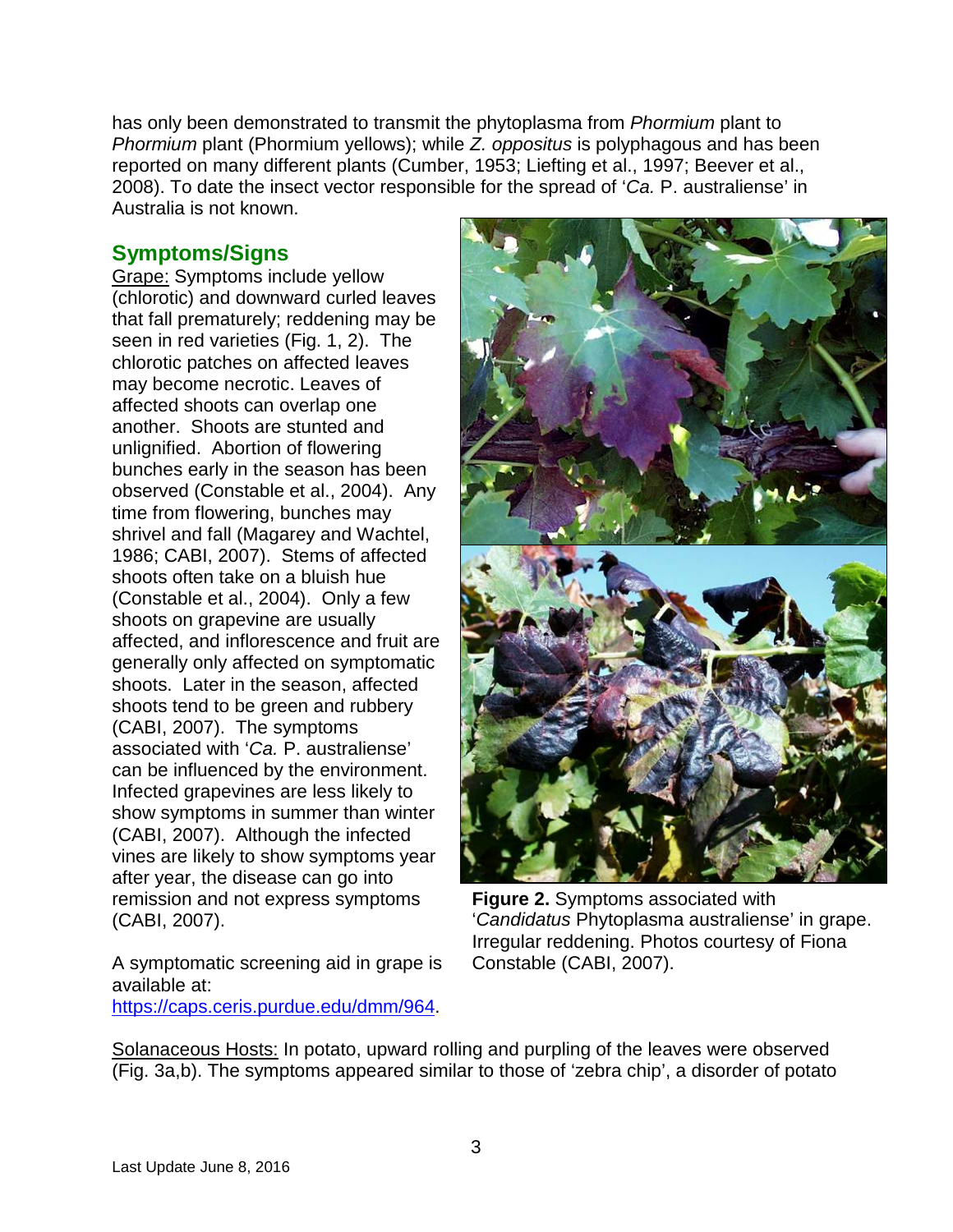recently found to be associated with '*Candidatus* Liberibacter solanacearum' in New Zealand and the United States (Liefting et al., 2009).



In Jerusalem cherry (*Solanum pseudocapsicum*), symptoms include: witches' broom, foliar yellowing, and reduced leaf size (Fig. 3c) (Liefting et al., 2011).

Other hosts:

- In alfalfa (lucerne), symptoms range from a yellow to red discoloration of the leaves, a yellowish-brown root discoloration under the periderm, to plant death (Pilkington et al., 2003).
- In boysenberry, symptoms are obvious close to flowering when the lateral branches become stunted. Young leaves are smaller than normal and chlorotic. As the disease progresses, the older leaves become purple-bronze in color, particularly towards the margin. The fruit set as usual but remain small. New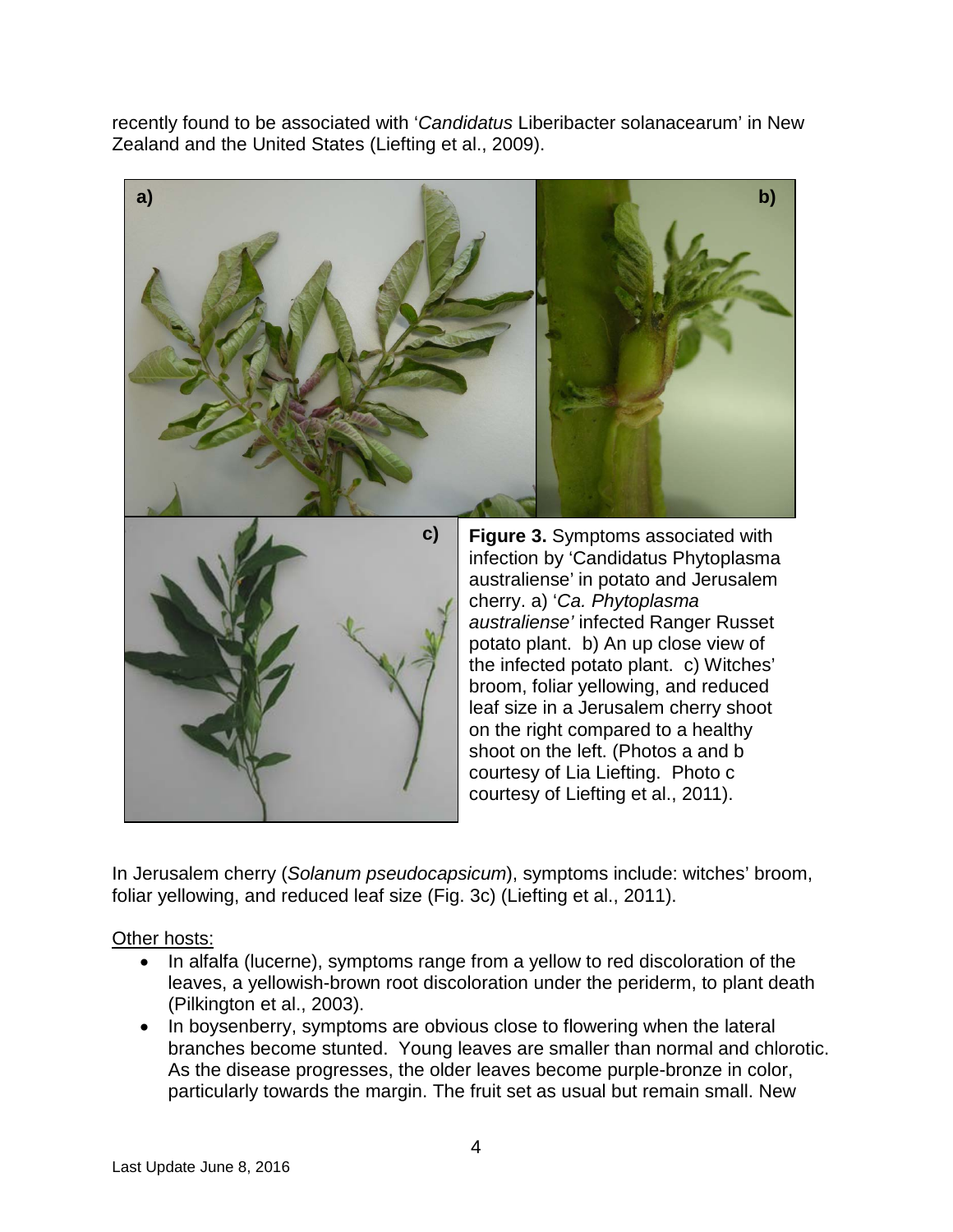canes fail to grow and the plant is dead by the following winter (Liefting et al., 2011).

- In celery, pink and yellow foliage and leaf deformation were observed (Liefting et al., 2011).
- Coprosma lethal decline causes leaf reddening and bronzing, heavy leaf loss, dieback, and plant death (Beever et al., 2004).
- Cordyline sudden decline may cause the death of mature cabbage trees.
- On New Zealand flax, abnormal yellowing of the leaves, stunted growth, increased root death, phloem necrosis, and xylem gummosis of the rhizome vascular system are observed (CABI, 2007).
- On papaya, symptoms include dieback, bending of the growing tip, bunching and chlorosis of the crown leaves, followed by necrosis of the young leaves and stem. Laticifer discoloration, particularly in the vicinity of the vascular tissue is evident. Plant death is observed within 2 to 3 weeks of first visible symptoms.
- Paulownia yellows stunts plant growth, causes leaves to 'yellow', and reduces internode length and leaf size (Bayliss et al., 2005).
- In pumpkin and strawberry plant growth is stunted and leaves turn yellow and curl (roll).
- In red clover, diminished leaf size, pallor, rugosity, leaf deformation shoot proliferation, and severe stunting were observed (Saqib et al., 2006).
- In swan plant (*Gomphocarpus fruticosa*), symptomatic plants exhibited abnormal foliar yellowing and slight upward rolling of the leaves. The symptoms eventually resulted in plant death (Liefting et al., 2011).
- In sweetgum, the crown may have patchy chlorosis, chlorotic shoots with comparatively few leaves, dieback of apical and lateral branches, small leaves showing tip necrosis, and reduced fruit production (Habili et al., 2006).

Note: While phytoplasma infections are usually detrimental to plant growth, some plants exhibit minor symptoms or are symptomless.

# **Pest Importance**

Diseases caused by '*Ca.* P. australiense' impact economically important food and ornamental crops. Researchers have documented vineyard losses as high as 13%. Severely affected grape vines can produce up to 54% less fruit than healthy grape vines (CABI, 2007; NPAG, 2007). Papaya dieback is responsible for annual plant losses of 10% and up to 100% during epiphytotics (epidemic among plants of a single kind over a wide area) in central and southern Queensland plantations (Glennie and Chapman, 1976; Guthrie et al., 1998). Australian lucerne yellows has caused a reduction in seed yield, which has led to the cutting or plowing-under of seed crops, resulting in estimated losses of \$7 million annually (Pilkington et al., 1999).

The economic impact that '*Ca.* P. australiense' could have on new host *Solanum tuberosum* is potentially significant. The total economic value of New Zealand's potato industry in 2011 was estimated to be \$382 million NZD (\$300 million USD), with about a quarter of that coming from exports (Potatoes New Zealand, n.d.).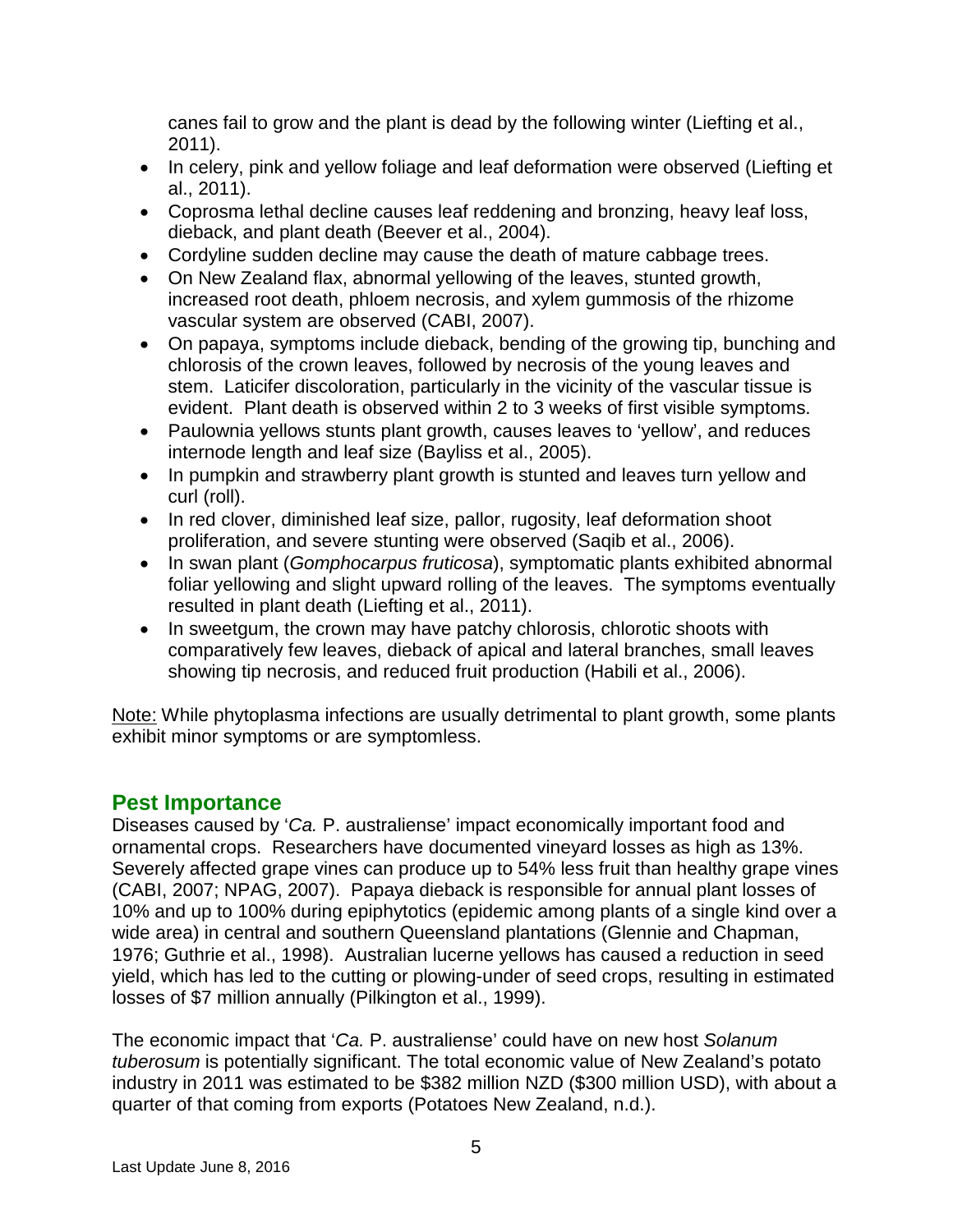The economic impact that '*Ca*. P. australiense' will have on its other newly identified hosts is potentially significant (Liefting et al., 2011). Already, phytoplasma-infected potato tubers have failed quality control checks at the processing factory. In boysenberry, fruit from infected plants are unmarketable, and the plants die within a year after symptoms are first noticeable. Although there have been no reports of the phytoplasma in commercially grown celery, the discoloration of the foliage that the phytoplasma induces in this crop would also render it unmarketable. The polyphagous feeding behavior of *Zeolarius oppositus*, the insect responsible for transmitting the phytoplasma into *Cordyline* and *Coprosma*, suggests that it may also be moving the phytoplasma into the new hosts described here. *Z. oppositus* is especially abundant in grasses and sedges that commonly grown around crops in New Zealand. These hosts may act as symptomless reservoirs of the phytoplasma, and along with weed hosts such as Jerusalem cherry, play an important role in the spread of the phytoplasma. The diversity of the new hosts described in the Liefting et al. (2011) paper emphasize the potential that '*Ca*. P. australiense' has to spread into additional native plants and horticultural crops.

Some of the diseases caused by '*Ca.* P. australiense' are 'new' diseases or recently described (see known hosts section). For example, cordyline sudden death became a concern in the late 1980s; apparently this phytoplasma jumped to other hosts, including cabbage trees. The ability to use new hosts is an important and threatening aspect of the pathogen (NPAG, 2007). Establishment of '*Ca.* P. australiense' in the United States could impact trade because some countries, like Morocco, classify the pathogen as a dangerous quarantine pest (NPAG, 2007). It is also on the harmful organism listing for China, Japan, and Peru.

#### **Known Hosts**

Research implicates '*Ca.* P. australiense' as the cause of disease on the following hosts:

*Asclepias physocarpa* (balloon plant), *Apium graveolens* (celery), *Carica papaya (*papaya), *Catharanthus roseus* (periwinkle), *Cicer arietinum* (chickpea), *Coprosma macrocarpa (coprosma), Coprosma robusta* (coprosma), *Cordyline australis* (cabbage tree), *Cordyline banksii* (cabbage tree), *Cucumis myriocarpus* (paddy melon), *Cucurbita maxima* (pumpkin), *Cucurbita moschata* (pumpkin), *Exocarpos (Exocarpus) cupressiformis* (cherry ballart), *Fragaria ananassa* (strawberry), *Fragaria virginiana*  (strawberry), *Gomphocarpus fruticosa* (also cited as *G. fructicosus*) (cottonbush; swan plant), *Jacksonia scoparia* (winged broom pea), *Liquidambar (Liquidamber) styraciflua* (sweetgum), *Medicago sativa* (alfalfa), *Melilotus indicus* (hexham scent), *Paulownia fortunei* (paulownia), *Phaseolus vulgaris* (bean), *Phormium cookianum* (mountain flax), *Phormium tenax* (New Zealand flax), *Rubus loganobaccus* (logan berry), *Rubus ursinus* (boysenberry), *Solanum pseudocapsicum* (Jerusalem cherry), *Solanum tuberosum* (potato), *Trifolium pratense* (red clover), *Vigna radiata* (mung bean), and *Vitis vinifera* (grape) (EPPO, 1998; Liefting et al., 1998; Padovan et al., 1998, White et al., 1998; Schneider et al., 1999; Wood et al., 1999; Padovan et al., 2000; Andersen et al., 2001;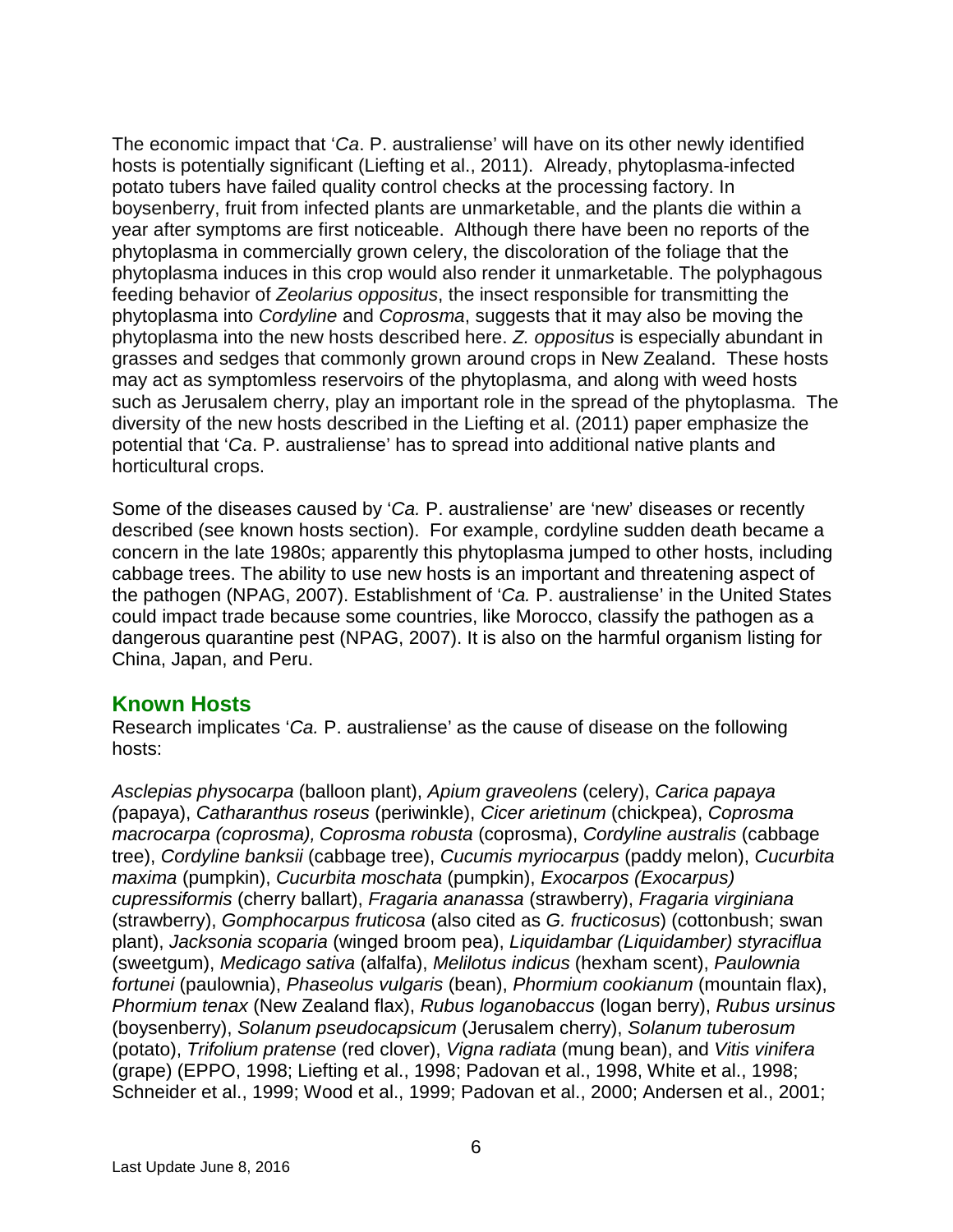Davis et al., 2003; Beever et al., 2004; Bayliss et al., 2005; Lucas, 2005; Saqib et al., 2005; Streten and Gibb, 2005; Streten et al., 2005; Habili et al., 2006; Saqib et al., 2006; CABI, 2007; Getachew et al., 2007; Liefting et al., 2009; CABI, 2011; Liefting et al., 2011).

Jones et al. (2005) identified '*Ca*. P. australiense' on peach in Bolivia. This report is now thought to be a related-species and not '*Ca*. P. australiense' (USDA-APHIS-PPQ-CPHST-PERAL, 2012; Davis, 2013). A '*Ca.* P. australiense'- related strain was found in China on *Senna surattensis* (sunshine tree) (Wu et al., 2012).

### **Known Vectors (or associated insects)**

The only known vectors of '*Ca.* Phytoplasma australiense' are *Zeoliarus* (*Oliarus) atkinsoni* and *Zeoliarus oppositus* (not known in the United States) (Liefting et al., 1997; Beever et al., 2008)*.* Other vectors are suspected but not currently confirmed (NPAG, 2007, CABI, 2011). The vector responsible for spread of '*Ca.* P. australiense' in Australia is unknown.

### **Known Distribution**

*'Ca* P. australiense' is present in New Zealand and Australia.

A '*Ca.* P. australiense'- related strain was found in China on *Senna surattensis* (sunshine tree) (Wu et al., 2012).

**Note:** Two incorrect reports of '*Ca*. P. australiense' occur in the literature: Nivum Haamir dieback of papaya in Israel (Gera et al., 2005) and yellow leaf roll of peach in Bolivia (Jones et al., 2005). In both cases, the 16S rRNA gene sequence did not fulfill the criteria to be classified as '*Ca*. P. australiense' (USDA-APHIS-PPQ-CPHST-PERAL, 2012).

### **Pathway**

The only confirmed vectors of '*Ca.* Phytoplasma australiense' are *Zeoliarus* (*Oliarus) atkinsoni* and *Zeoliarus oppositus* (Liefting et al., 1997; Beever et al., 2008)*.* Neither of these pests has been found in the United States. It is possible for 'Ca. Phytoplasma australiense' to be moved within infected vectors, particularly the polyphagous vector *Zeoliarus oppositus.* There are no interceptions of these two leafhoppers at the species level to date in the United States (PestID, 2013). *Zeoliarus* is not currently listed in Pest ID (PestID, 2013).

The current pathway of '*Ca.* P. australiense' infection in *Solanum* spp. remains unknown. One possible pathway is through *Zeoliarus oppositus.* Infected *Z. oppositus* was found in the same field as the infected potato and Jerusalem cherry (Liefting et al., 2011). Transmission of the phytoplasma into potato by *Z. oppositus* has not been demonstrated experimentally, but these planthoppers were observed on the potato foliage and in one instance exhibited mating behavior (Liefting et al., 2011). It is possible that Jerusalem cherry could harbor the phytoplasma, which is then spread into the potato crop by the *Zeoliarus* planthopper.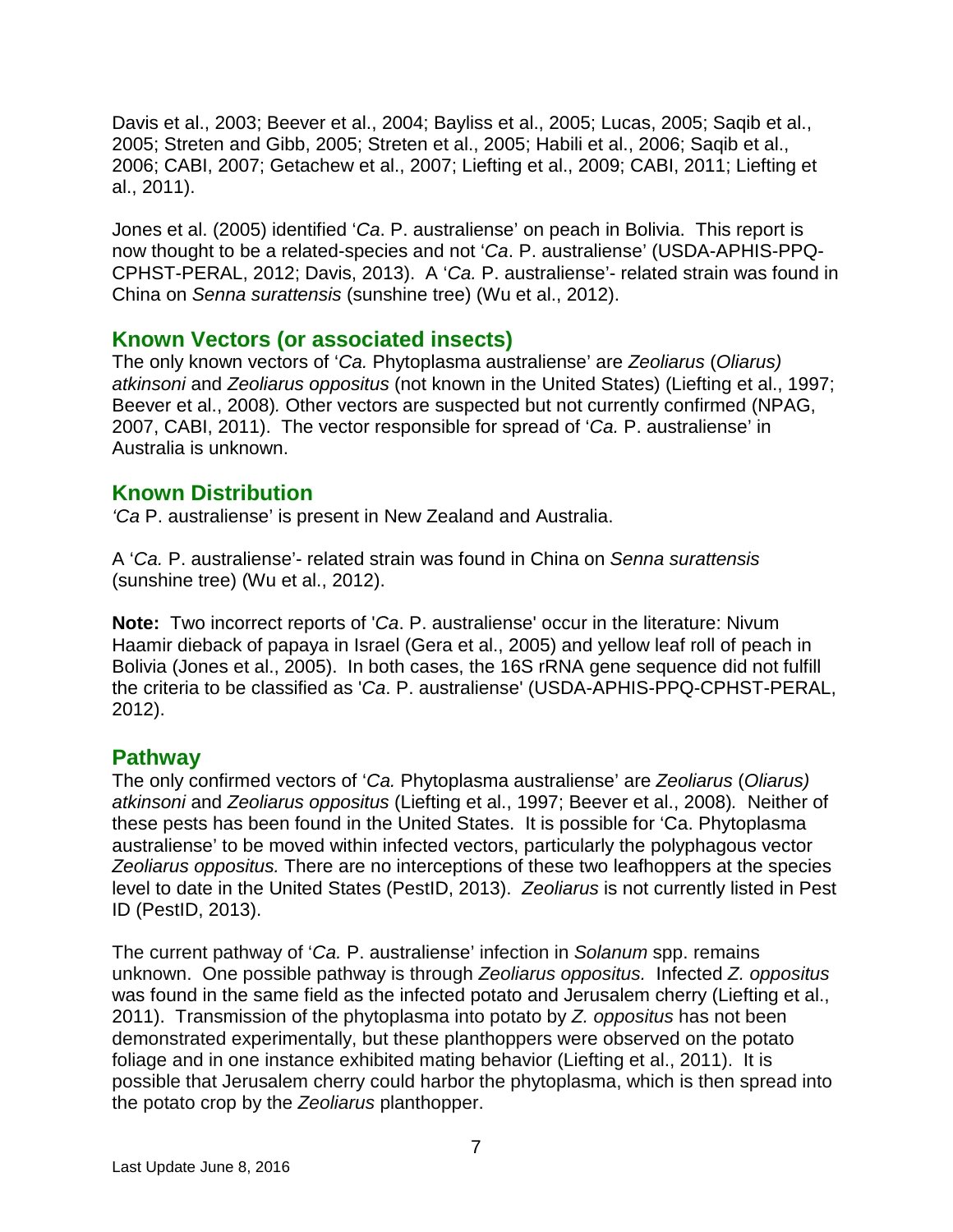Spread through infected plants for planting, such as nursery stock and cuttings, is also possible (CABI, 2011). This phytoplasma pathogen is not known to be seedborne. *Vitis* sp. and *Solanum* sp. (all propagules except seeds) are prohibited from all countries except for Canada when meeting the required import conditions (Plants for Planting Manual, 2012). There have been nine interception records (two destined for propagation) of *Vitis* sp. leaves, cutting, and fruit in baggage and permit cargo from Australia. There were an additional five interception records (two destined for propagation) of *Vitis* sp. stems and fruit in permit cargo, baggage, and quarters from New Zealand. There has also been four interception records (one destined for propagation) of *Solanum* sp. from New Zealand. There have been multiple interceptions (351 from Australia and 778 from New Zealand) of all currently known hosts of '*Ca.* Phytoplasma australiense' with a total of 69 destined for propagation (PestID, 2013).

*Coprosma, Cordyline, Paulownia,* and *Phormium* spp. propagative material (PM) does not appear to be subject to regulations, and there appears to be an open pathway for this PM (Plants for Planting Manual, 2012). Shipments appear to be plant units, seed, and flasks. There were 3 and 34 shipments of shipments of *Coprosma* sp. PM from Australia and New Zealand, respectively, since January of 2003. There were an additional 53 and 115 shipments of shipments of *Cordyline* sp. PM and 43 and 249 shipments of *Phormium* sp. from Australia and New Zealand respectively during the same time period. There were 15 shipments of *Paulownia* sp. PM from Australia over the past ten years as well (Plants for Planting Manual, 2012).

### **Potential Distribution within the United States**

*'Ca.* P. australiense' is considered an imminent threat that could be introduced into the United States with imported leaves, stems, and roots of infected plants (NPAG, 2007). This phytoplasma has a relatively wide host range. Particular emphasis should be placed in areas that grow alfalfa, grapes, papaya, pawpaw, potato, strawberry, and sweet gum (*Liquidamber*) trees.

### **Survey**

**Approved Method for Pest Surveillance\*:** Visual survey is the method to survey for '*Ca.* P. australiense' by collecting symptomatic plant material*.* **Be sure that each plant that is sampled exhibits shriveling of the fruiting cluster when sampling grape.** For 2017 surveys, follow instructions in [Phytoplasma sample submission for](http://caps.ceris.purdue.edu/webfm_send/2966)  [Cooperative Agricultural Pest Survey \(CAPS\) Program and Farm Bill Goal 1 surveys FY](http://caps.ceris.purdue.edu/webfm_send/2966)  [2017 .](http://caps.ceris.purdue.edu/webfm_send/2966)

If you have taken the hands-on phytoplasma specific training at CPHST Beltsville, you can screen your own phytoplasma samples. **Note:** You will still have to follow the protocol in the linked document for confirmations.

A symptomatic screening aid in grape is available at: [https://caps.ceris.purdue.edu/dmm/964.](https://caps.ceris.purdue.edu/dmm/964)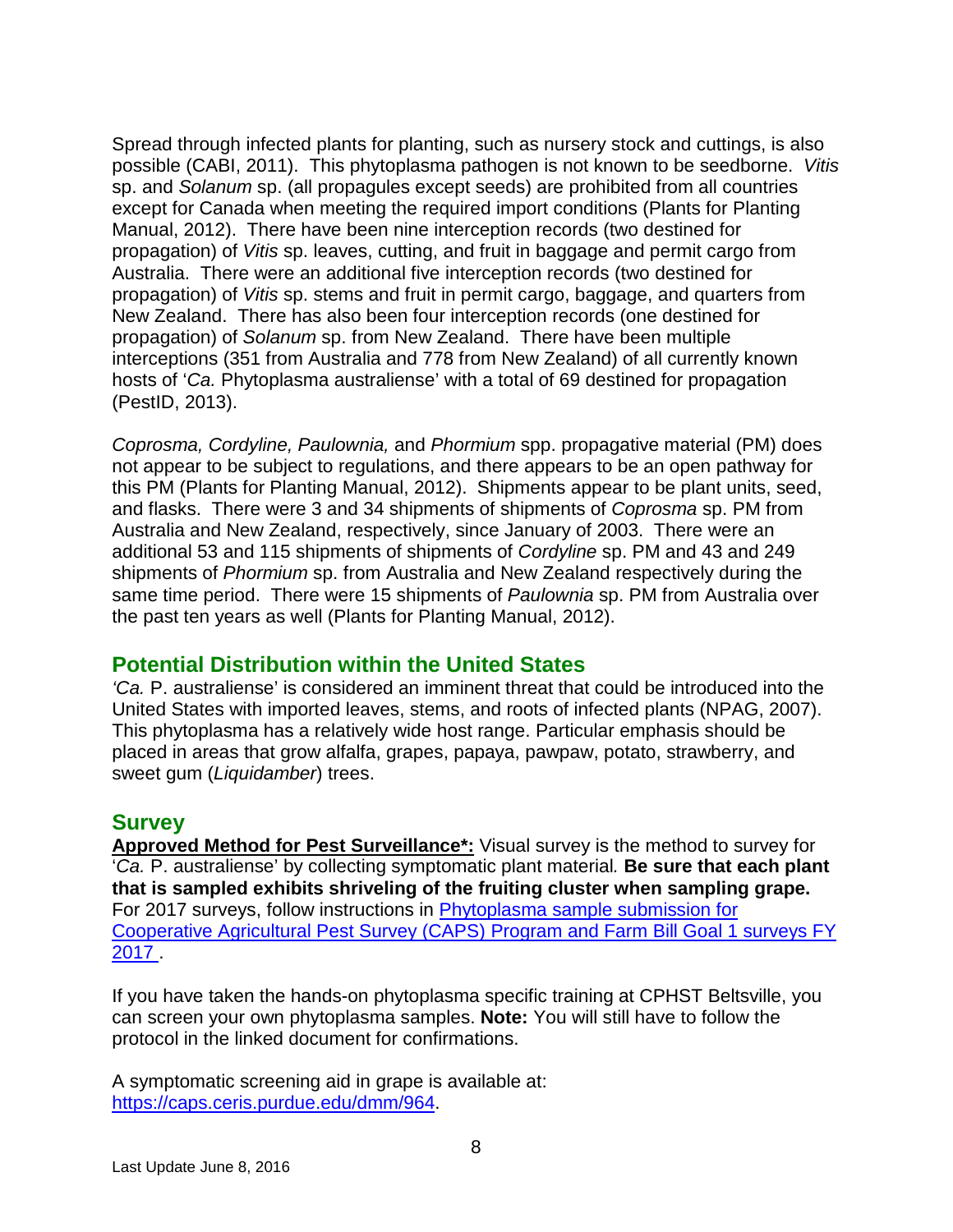\*For the most up-to-date methods for survey and identification, see Approved Methods on the CAPS Resource and Collaboration Site, at <https://caps.ceris.purdue.edu/approved-methods>

#### **Literature-Based Methods:**

Visual survey: Conduct visual inspection for symptoms associated with the phytoplasma. Several of the known symptoms should be found together before suspecting a phytoplasma infection on grape (CABI, 2007). Symptoms begin to appear in late spring and increase in incidence until January/February in Australia (their summer). Beyond this time, AGY symptoms begin to disappear as symptomatic leaves and shoots fall from the vine (CABI, 2007). Phytoplasma DNA was detected from most plants when samples were collected in January and February (summer) compared to those sampled in Oct-Dec. (spring to early summer) and March-May (fall) in Australia (Gibb et al., 1999). The disease appears most often in Chardonnay and Riesling grapes but has also been reported in other cultivars (Magarey and Watchel, 1986).

### **Key Diagnostics/Identification**

#### **Approved Method for Pest Surveillance\*:**

Molecular: For 2017 surveys, follow instructions in [Phytoplasma sample submission for](http://caps.ceris.purdue.edu/webfm_send/2966)  [Cooperative Agricultural Pest Survey \(CAPS\) Program and Farm Bill Goal 1 surveys FY](http://caps.ceris.purdue.edu/webfm_send/2966)  [2017 .](http://caps.ceris.purdue.edu/webfm_send/2966)

If you have taken the hands-on phytoplasma specific training at CPHST Beltsville, you can screen your own phytoplasma samples. **Note:** You will still have to follow the protocol in the linked document for confirmations.

\*For the most up-to-date methods for survey and identification, see Approved Methods on the CAPS Resource and Collaboration Site, at <https://caps.ceris.purdue.edu/approved-methods>

#### **Literature-Based Methods:**

A 'universal' PCR assay has been developed that enables amplification of the 16S rRNA genes of phytoplasmas. Digestion of these PCR products with selected restriction enzymes provides a DNA fingerprint in the form of 16S rDNA fragment patterns that can be used to determine phytoplasma identity (Ahrens and Seemuller, 1992; Deng and Hiruki, 1991; Lee et al., 1993; Smart et al., 1996; Gibb et al., 1999). PCR assays have been developed to detect only the AGY phytoplasma in grape (Davis et al., 1997; Gibb et al., 1999).

The chromosome sequence of '*Ca.* P. australiense' isolates from papaya and grapevine in Australia is available (Tran-Nguyen et al., 2008).

# **Easily Confused Pests**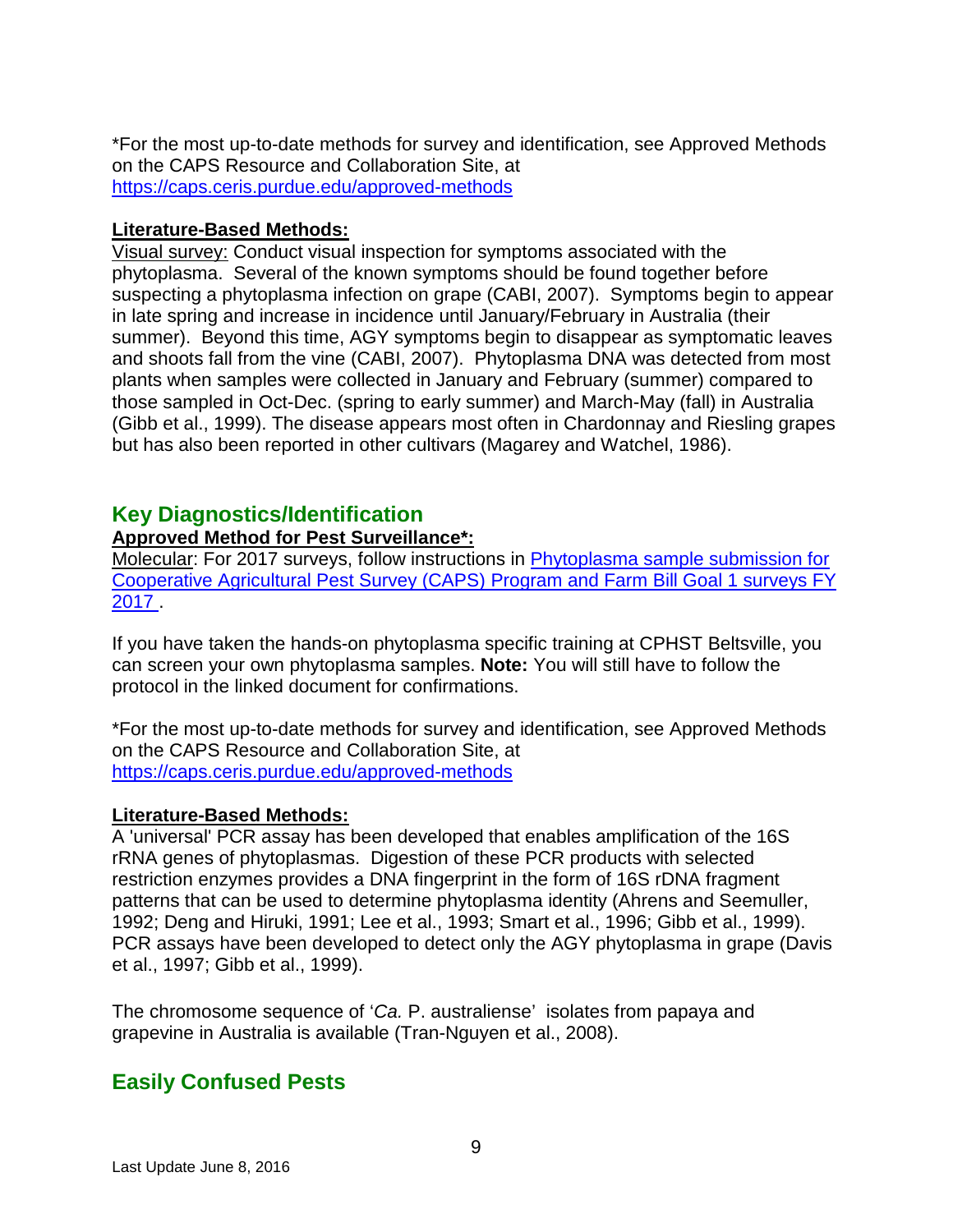AGY resembles flavéscence dorée, bois noir, Goldgelbe Vergilbung, leaf curl, berry shrivel and other grapevine diseases (tomato big bud and an uncharacterized disease also believed to be caused by a phytoplasma) (Magarey and Wachtel, 1985; Davis et al., 1997; Lee et al., 1998; Constable et al., 1998; Gibb et al., 1999). Detection of flavéscence dorée by cloned DNA probes was accomplished by Daire et al. (1992).

Mechanical disruption to the phloem of grape shoots can cause symptoms similar to those associated with '*Ca.* P. australiense' infection (CABI, 2007). It is important to inspect symptomatic shoots for damage to the vascular tissue due to breakage, restrictions of the vascular tissue due to tendrils or string wrapping tightly around shoots, and damage to the vascular tissue by boring insects.

#### **References**

**Ahrens, U., and Seemuller, E.** 1992. Detection of DNA of plant pathogenic mycoplasma-like organisms by a polymerase chain reaction that amplifies a sequence of the 16S rRNA gene. Phytopathology 82(8): 828-832.

**Andersen, M.T., Beever, R.E., Sutherland, P.W., and Forster, R.L.S.** 2001. Association of '*Candidatus* Phytoplasma australiense' with sudden decline of cabbage tree in New Zealand. Plant Disease 85: 462- 469.

**Andersen, M.T., Newcomb, R.D., Liefting, L.W. and Beever, R.E.** 2006. Phylogenetic analysis of '*Candidatus* Phytoplasma australiense' reveals distinct populations in New Zealand. Phytopathology 96: 838-845.

**Bayliss, K.L., Saqib, M., Dell, B., Jones, M.G.K., and St. J. Hardy, G.E.** 2005. First record of '*Candidatus* Phytoplasma australiense' in Paulownia trees. Australian Plant Pathology 34: 123-124.

**Beever, R.E., Wood, G.A., Andersen, M.T., Pennycook, S.R., Sutherland, P.W., Forster, R.L.S.** 2004. '*Candidatus* Phytoplasma australiense' in *Coprosma robusta* in New Zealand. New Zealand Journal of Botany 42: 663-675.

**Beever, R.E., Andersen, M.T., and Winks, C.J.** 2008. Transmission of '*Candidatus* Phytoplasma australiense' to *Cordyline australis* and *Coprosma robusta*. J. Plant. Pathol 90(S2): 459.

**CABI.** 2007. Crop protection compendium: global module. Commonwealth Agricultural Bureau International, Wallingford, UK. [http://www.cabi.org/compendia/cpc/.](http://www.cabi.org/compendia/cpc/)

**CABI**. 2011, Crop Protection Compendium: Phytoplasma australiense (Australian grapevine yellows). Wallingford, UK: CAB International. Retrieved April 30, 2012, from [http://www.cabi.org/cpc/?compid=1&dsid=39956&loadmodule=data.](http://www.cabi.org/cpc/?compid=1&dsid=39956&loadmodule=data)

**Constable, F.E., Gibb, K.S., Moran, J.R., and Wilson, Y.M.** 1998. Incidence of phytoplasma associated with yellows, restricted spring growth and late season leaf curl symptoms of grapevines. Australian Grape grower and Winemaker 409: 19-20.

**Constable, F.E., Jones, J., Gibb, K.S., Chalmers, Y.M., and Symons, R.H.** 2004. The incidence, distribution and expression of Australian grapevine yellows, restricted growth and late season leaf curl in selected Australian vineyards. Annals of Applied Biology 205-218.

**Cumber, R.A.** 1953. Investigations into yellow-leaf disease of Phormium. IV. Experimental induction of yellow-leaf condition on *Phormium tenax* Forstl by the insect vector *Oliarus atkinsoni* Myers (Hem. Cixiidae). NZ J. Sci. Technol. 34A(1): 31-40.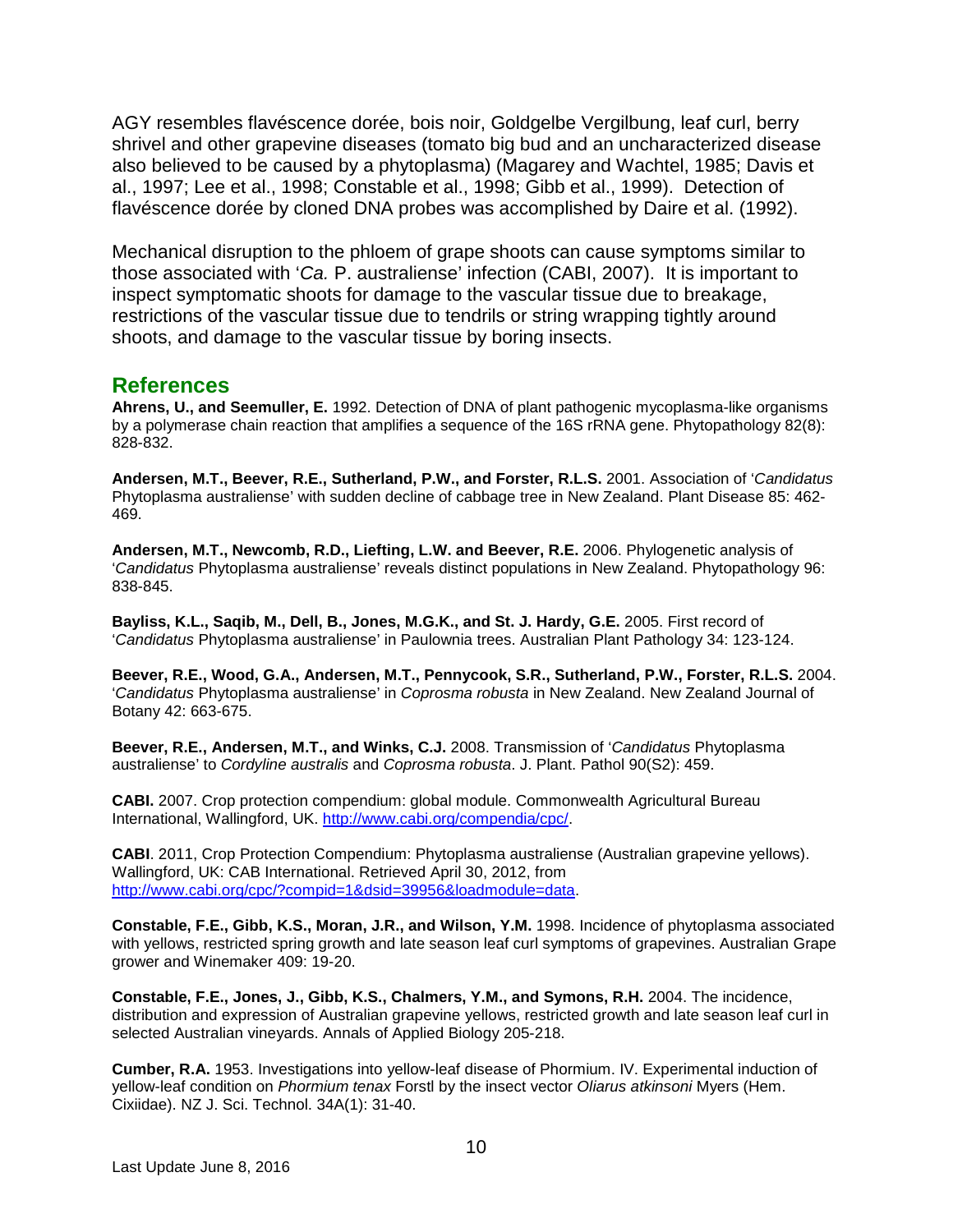Daire, X., Boudon-Padieu, E., Berville, A., Schneider, B., and Caudwell, A. 1992. Cloned DNA probes for the detection of grapevine flavescence dorée mycoplasma-like organism (MLO). Ann. Appl. Biol. 121: 95-103.

**Davis, R.E.** 2013. Personal Communication. Email received 6/21/2013.

**Davis, R.E., Dally, E.L., Gundersen, D.E., Lee, I.M., and Habili, N.** 1997. '*Candidatus* Phytoplasma australiense,' a new phytoplasma taxon associated with Australian grapevine yellows. International Journal of Systematic Bacteriology 47(2): 262-269.

**Davis, R.I., Jacobson, S.C., De La Rue, S.J., Tran-Nguyen, L., Gunua, T.G., and Rahamma, S.** 2003. Phytoplasma disease surveys in the extreme north of Queensland, Australia, and the island of New Guinea. Australian Plant Pathology 32: 269-277.

**Deng, S., and Hiruki, C.** 1991. Amplification of 16S rRNA from culturable and non-culturable mollicutes. Journal of Microbiological Methods 14: 53-61.

**EPPO.** 1998. '*Candidatus* Phytoplasma australiense'. A document prepared by EPPO (European and Mediterranean Protection Organization). [http://www.eppo.org/QUARANTINE/Alert\\_List/deleted%20files/bacteria/Phytoplasma\\_australiense.doc.](http://www.eppo.org/QUARANTINE/Alert_List/deleted%20files/bacteria/Phytoplasma_australiense.doc)

**Gera, A., Mawassi, M., Zeidan, M., Spiegel, S., and Bar-Joseph, M.** 2005. An isolate of '*Candidatus* Phytoplasma australiense' group associated with Nivun-Haamir-Die Back. Plant Pathology 54: 560.

**Getachew, M.A., Mitchell, A., Gurr, G.M., Fletcher, M.J., Pilkington, L.J., and Nikandrow, A.** 2007. First report of a '*Candidatus* Phytoplasma australiense' related strain in lucerne (*Medicago sativa*) in Australia. Plant Disease 91: 111.

**Gibb, K.S., Constable, F.E., Moran, J.R., and Padovan, A.C.** 1999. Phytoplasmas in Australian grapevines – detection, differentiation and associated diseases. Vitis 38(3): 107-114.

**Glennie, J.D., and Chapman, K.R.** 1976. A review of dieback – a disorder of the papaw (*Carica papaya* L.) in Queensland. Queensland Journal of Agriculture and Animal Science 33: 177-188.

**Guthrie, J.N., White, D.T., Walsh, K.B., and Scott, P.T.** 1998. Epidemiology of phytoplasma-associated papaya diseases in Queensland, Australia. Plant Disease 82: 1107-1111.

**Habili, N., Farrokhi, N., and Randles, J.W.** 2006. First detection of *Candidatus* Phytoplasma australiense in *Liquidambar styraciflua* in Australia. New Disease Reports 14: August 2006 – January 2007. [http://www.bspp.org.uk/NDR/jan2007/2006-62.asp.](http://www.bspp.org.uk/NDR/jan2007/2006-62.asp)

**IRPCM Phytoplasma/Spiroplasma Working Team, P.T.G.** 2004. '*Candidatus* Phytoplasma', a taxon for the wall-less, non-helical prokaryotes that colonize plant phloem and insects. Int. J. Syst. Evol. Microbiol. 54: 1243-1255.

**Jones, P., Arocha, Y., Antesana, O., Montilliano, E., and Franco, P.** 2005. First report of an isolate of '*Candidatus* Phytoplasma australiense' associated with a yellow leaf roll disease of peach (*Prunus persicae*) in Bolivia. Plant Pathology 54: 558.

**Lee, I.M., Hammond, R.W., Davis, R.E., Gundersen, D.E.** 1993. Universal amplification and analysis of pathogen 16S rDNA for classification and identification of mycoplasmalike organisms. Phytopathology 83(8): 834-842.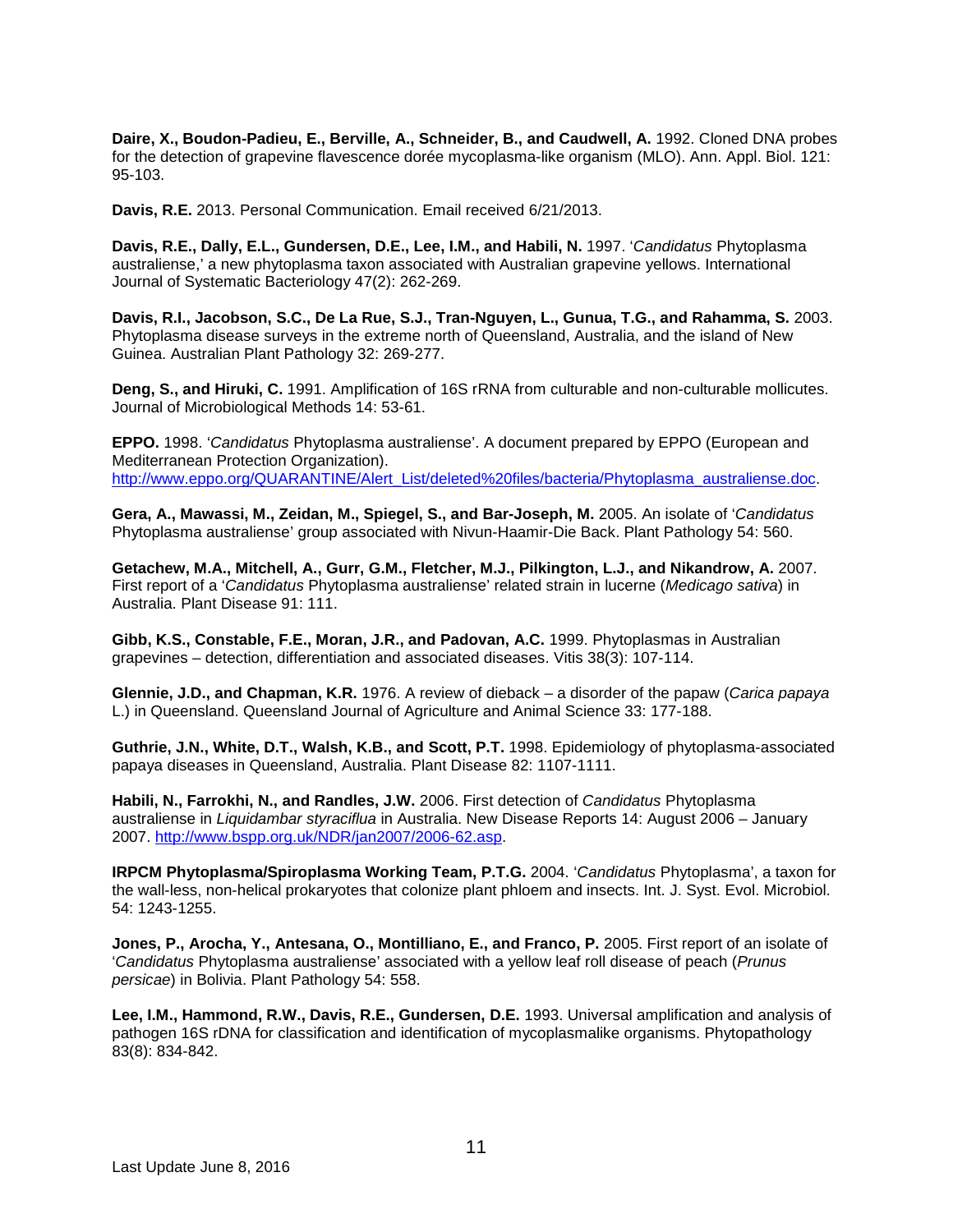**Lee, I.M., Gundersen-Rindal, D.E., Davis, R.E., and Bartoszyk, I.M.** 1998. Revised classification scheme of phytoplasmas based on RFLP analyses of 16S rRNA and ribosomal protein gene sequences. International Journal of Systematic Bacteriology 48(4): 1153-1169.

**Liefting, L.W., Beever, R.E., Winks, D.J., Pearson, M.N., and Forster, R.L.S.** 1997. Planthopper transmission of Phormium yellow leaf phytoplasma. Australasian Plant Pathology 26: 148-154.

**Liefting, L.W., Padovan, A.C., Gibb, K.S., Beever, R.E., Andersen, M.T., Newcomb, R.D., Beck, D.L., and Forster, R.L.S.** 1998. *Candidatus* Phytoplasma australiense is the phytoplasma associated with Australian grapevine yellows, papaya dieback, and Phormium yellow leaf diseases. European Journal of Plant Pathology 104: 619-623.

**Liefting, L.W., Verrakone, S., Ward, L.I., and Clover, G.R.G.** 2009. First report of '*Candidatus*  Phytoplasma australiense' in potato. Plant Dis. 93(9): 969.

**Liefting, L.W., Veerakone, S., and Clover, G.R.G.** 2011. New hosts of '*Candidatus* Phytoplasma australiense' in New Zealand. Australasian Plant Pathology. DOI 10.1007/s13313-011-0036-z. [http://www.springerlink.com/content/q7r772452m66042l/fulltext.pdf.](http://www.springerlink.com/content/q7r772452m66042l/fulltext.pdf)

**Lucas, R.** 2005. Managing Pests and Disease: A Handbook for New Zealand Gardeners. Craig Potten Publishing.

**Magarey, P.A., and Wachtel, M.F.** 1986. Grapevine yellows, a widespread, apparently new disease in Australia. Plant Disease 70: 694.

**McCoy, R.E., Caudwell, A., Chang, C.J., Chen, T.A., Chykowski, L.N., Cousin, M.T., Dale, J.L., de Leeuw, G.T.N., Golino, D.A., Hackett, K.J., Kirkpatrick, B.C., Marwitz, R., Petzold, H., Sinha, R.C., Sugiura, M., Whitcomb, R.F., Yang, I.L., Zhu, B.M., and Seemuller E.** 1989. Plant diseases associated with mycoplasma-like organisms. In: The Mycoplasmas, Vol. 5. Whitcomb, R.F., and Tully, J.G. (ed.). Academic Press, New York.

**New Pest Advisory Group (NPAG).** 2007. *Candidatus* Phytoplasma australiense. USDA-APHIS-PPQ-CPHST.

**Padovan, A., Gibb, K., Persley, D.** 1998. Phytoplasmas associated with diseases in strawberry. Australasian Plant Pathology 27: 280.

**Padovan, A., Gibb, K., and Persley, D.** 2000. Association of 'Candidatus Phytoplasma australiense' with green petal and lethal yellows diseases in strawberry. Plant Pathology 49: 362-369.

**PestID.** 2013. Pest Identification Database (PestID). United States Department of Agriculture, Animal and Plant Health Inspection Service, Plant Protection and Quarantine. Last accessed June 21, 2013. [https://mokcs14.aphis.usda.gov/aqas/login.jsp.](https://mokcs14.aphis.usda.gov/aqas/login.jsp)

Pilkington, L., Gurr, G.M., Fletcher, M.J., Nikandrow, A., and Elliot, E. 1999. Occurrence and severity of lucerne yellows diseases in Australian lucerne seed crops. Australasian Plant Pathology 28: 235-239.

**Pilkington, L.J., Gibb, K.S., Gurr, G.M., Fletcher, M.J., Nikandrow, A., Elliot, E., van de Ven, R., and Read, D.M.Y.** 2003. Detection and identification of a phytoplasma from lucerne with Australian lucerne yellows disease. Plant Pathology 52: 754-762.

**Plants for Planting Manual.** 2012. United States Department of Agriculture. Last updated June, 2012. [http://www.aphis.usda.gov/import\\_export/plants/manuals/ports/downloads/plants\\_for\\_planting.pdf.](http://www.aphis.usda.gov/import_export/plants/manuals/ports/downloads/plants_for_planting.pdf)

**Potatoes New Zealand.** n.d.[http://www.potatoesnz.co.nz.](http://www.potatoesnz.co.nz/)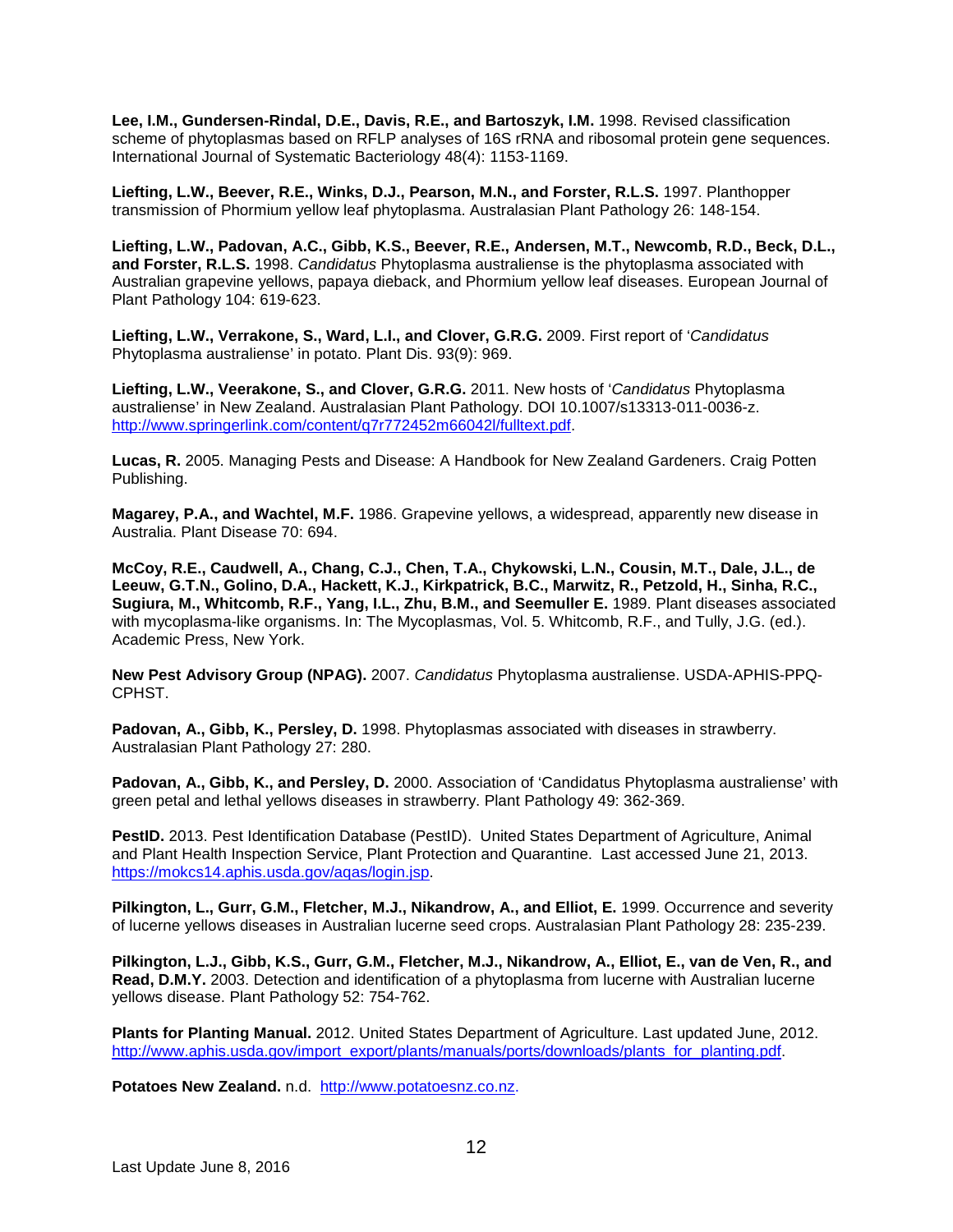**Saqib, M., Bayliss, K.L., Dell, B., Hardy, G. E. St., and Jones, M.G.K.** 2005. First record of a phytoplasma-associated disease of chickpea (*Cicer arientinum*) in Australia. Australasian Plant Pathology 34: 425-426.

**Saqib, M., Jones, M., and Jones, R.** 2006. '*Candidatus* Phytoplasma australiense' is associated with diseases of red clover and paddy melon in southwest Australia. Australian Plant Pathology 35(1): 283- 285.

**Schneider, B., Padovan, A., De La Rue, S., Eichner, R., Davis, R., Bernuetz, A., and Gibb, K.** 1999. Detection and differentiation of phytoplasmas in Australia: an update. Aust. J. Agric. Res. 50: 333-342.

**Smart, C.D., Schneider, B., Blomquist, C.L., Guerra, L.J., Harrison, N.A., Ahrens, U., Lorenz, K.H., Seemuller, E., and Kirkpatrick, B.C.** 1996. Phytoplasma-specific PCR primers based on sequences of the 16S-23S rRNA spacer region. Applied and Environmental Microbiology 62(8): 2988-2993.

**Streten, C., and Gibb, K.S.** 2005. Genetic variation in *Candidatus* Phytoplasma australiense. Plant Pathology 54: 8-14.

**Streten C., Conde, B., Herrington, M., Moulden, J., and Gibb, K.** 2005. *Candidatus* Phytoplasma australiense is associated with pumpkin yellow leaf curl disease in Queensland, Australia, and the Northern Territory. Australian Plant Pathology 34: 103-105.

**Tran-Nguyen, L.T., Kube, M. Schneider, B., Reinhardt, R., and Gibb, K.S.** 2008. Comparative genome analysis of '*Candidatus* Phytoplasma australiense' (subgroup tuf-Australia I; rp-A) and '*Ca*. Phytoplasma asteris' strains OY-M and AY-WB. J. Bacteriol. 190(11): 3979-3991.

**USDA-APHIS-PPQ-CPHST-PERAL**. Costanzo, S. (Author), Davis, R. E., & Liefting, L. W., (Reviewers) (2012, July 1). New Pest Response Guidelines: Selected '*Candidatus* Phytoplasma spp.' of Apple, Grape and Peach. United States Department of Agriculture, Animal and Plant Health Inspection Service, Plant Protection and Quarantine, Center for Plant Health Science and Technology, Plant Epidemiology and Risk Analysis Laboratory. Retrieved August 30, 2012.

**White, D.T., Blackall, L.L., Scott, P.T., and Walsh, K.B.** 1998. Phylogenetic positions of phytoplasmas associated with dieback, yellow crinkle and mosaic diseases of papaya, and their proposed inclusion in '*Candidatus* Phytoplasma australiense' and a new taxon, '*Candidatus* Phytoplasma australasia'. International Journal of Systematic Bacteriology 48: 941-951.

**Wood, G.A., Andersen, M.T., Forster, R.L.S., Braithwaite, M., and Hall, H.K.** 1999. History of boysenberry and youngberry in New Zealand in relation to their problems with boysenberry decline, the association of fungal pathogen, and possibly a phytoplasma with this disease. New Zealand Journal of Crop and Horticultural Science 27(4): 281-295.

**Wu, W., Cai, H., Wei, W., Davis, R.E., Lee, I.-M., Chen, H., and Zhao, Y.** 2012. Identification of two new phylogenetically distant phytoplasmas from *Senna surattensis* plants exhibiting stem fasciation and shoot proliferation symptoms. Annals of Applied Biology 160: 25-34.

This datasheet was developed by USDA-APHIS-PPQ-CPHST staff. Cite this document as:

Sullivan, M., and Mackesy, D. 2013. CPHST Pest Datasheet for '*Candidatus*  Phytoplasma australiense'. USDA-APHIS-PPQ-CPHST.

#### Reviewers:

Dr. Robert Davis, USDA Agricultural Research Service, Beltsville, MD.